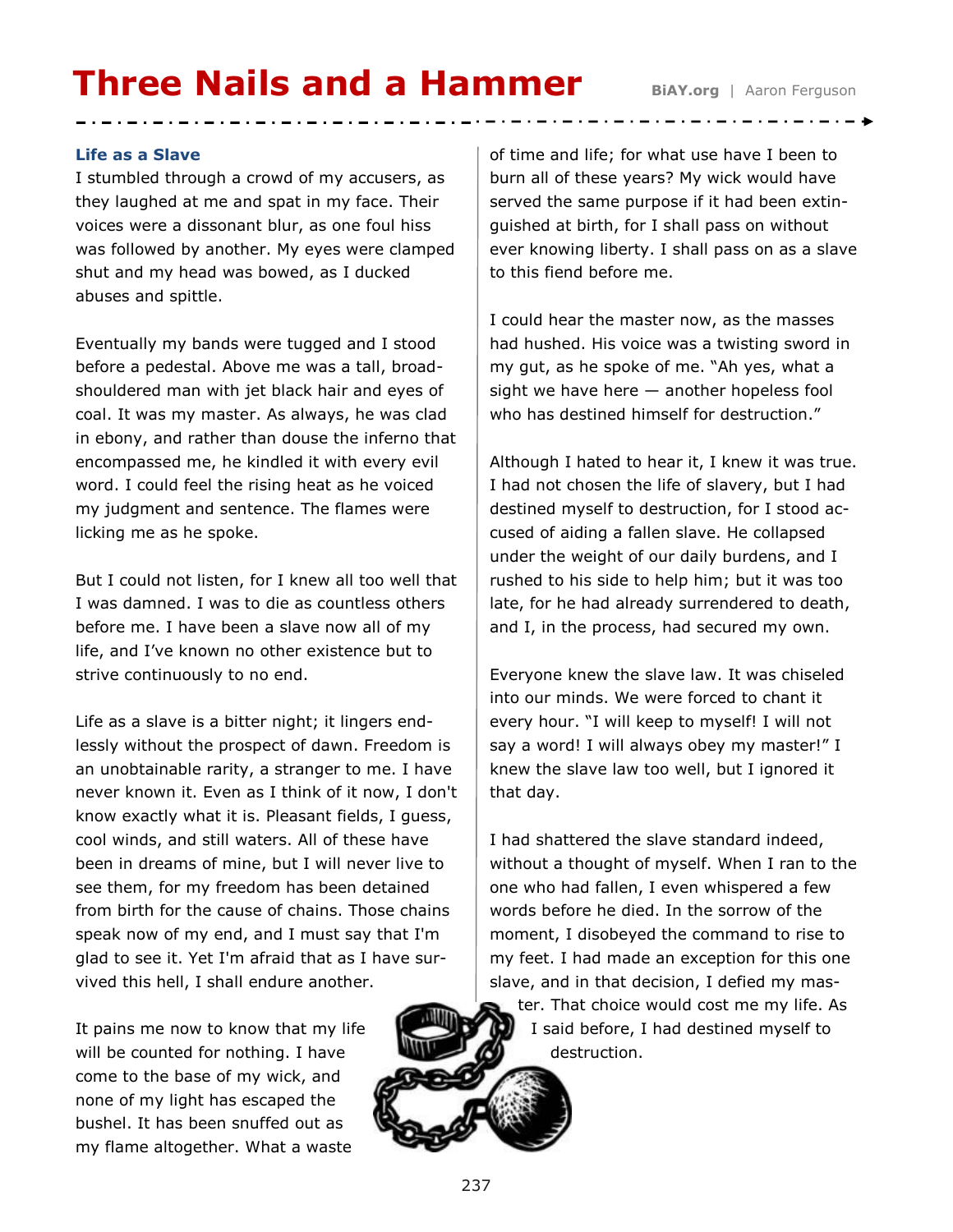I would have endured the whip had I just run to him. I would have taken a beating and a month in the pit had I simply spoken the words. But no, in my disobedience, I ensured the worst  $-$  my death. I was to be hung on a cross, displayed before my master and his associates as a prize, and before the other slaves as an example.

So why would I risk my life for this one slave? He was my father. I would not let him depart from me without telling me of my end, and, thus, I whispered in his ear, "Is there not more to this life? Is there not an end to this hell?" As he breathed his last, I repeated those words until the demons detained me. I was no longer whispering but shouting from the depths of my soul. "Is there not an end to this hell? Tell me, is there not an end to it!"

The answer came as they held my face in the dirt, "No, there isn't."

### **Chains of Death**

Now I stood condemned because of that fateful day. The cross was before me and my master uttered a eulogy. "This slave, who stands before us, is bound by manacles that represent his life, chains that have constrained him since birth, chains that will lead him to his death!

"The shackles on his feet are a symbol that he is mine! They are the marks of his owner and the brand of his master. They have kept him from making great strides in this life, and the shortened links have caused him to stumble when he's run from me. He has always been, and he always will be, in death, my property. The cuffs that bind his wrists are a sign of his sin, for he has broken the slave law in every way. He has erred against his master and these beloved here, and his hands shall be free no more but to cling to his cross. Oh, and the manacle about his neck  $-$  'tis the bridle that leads him to death, for by his own choice has he destined

himself to this end, and thus shall he lose the freedoms of this life."

When he said the word "freedoms," I shook my head, for what freedoms had I enjoyed but the freedom to die a death that lasts the years of life? This cross would only end my torment. It would be the symbol of my freedom, for I would escape this demon's lair. But what was the use, for even in death, as my master said, I would be a slave.

"What say you, masters of this world? What is to be done with one who scoffs at the law?"

Although I knew what the answer would be, it frightened me when I heard the response. "Crucify him. Crucify him." My owner rallied them all behind him and called them to shout it. "Crucify him," they hollered in vileness and hatred. The crowd was now a blood-thirsty brood, pushing and hitting me.

I fell to my knees to escape the onslaught, but it was to no avail. In seconds, I was seized on both sides and hurled to the foot of the cross. I knew then that I had come to my end, for I was to be offered as a sacrifice to the gods of slavery, who stirred now with punitive passion. With incredible speed, the executioners had my back against the wood, as countless splinters burrowed into my calloused skin. My shackles were left untouched, for I was to die in my chains, a foreshadowing of the slave life I would lead hereafter.

## **The Hooded Man**

At the very moment when my hands were thrust to the board, when the hammer was raised and the nail was positioned, there came a voice from out of the jeering crowd that was clearer than all others, "Natas! Release him!" With that utterance, mouths were gaped and heads were bobbing to get a glimpse of the man who would dare use the master's name so openly.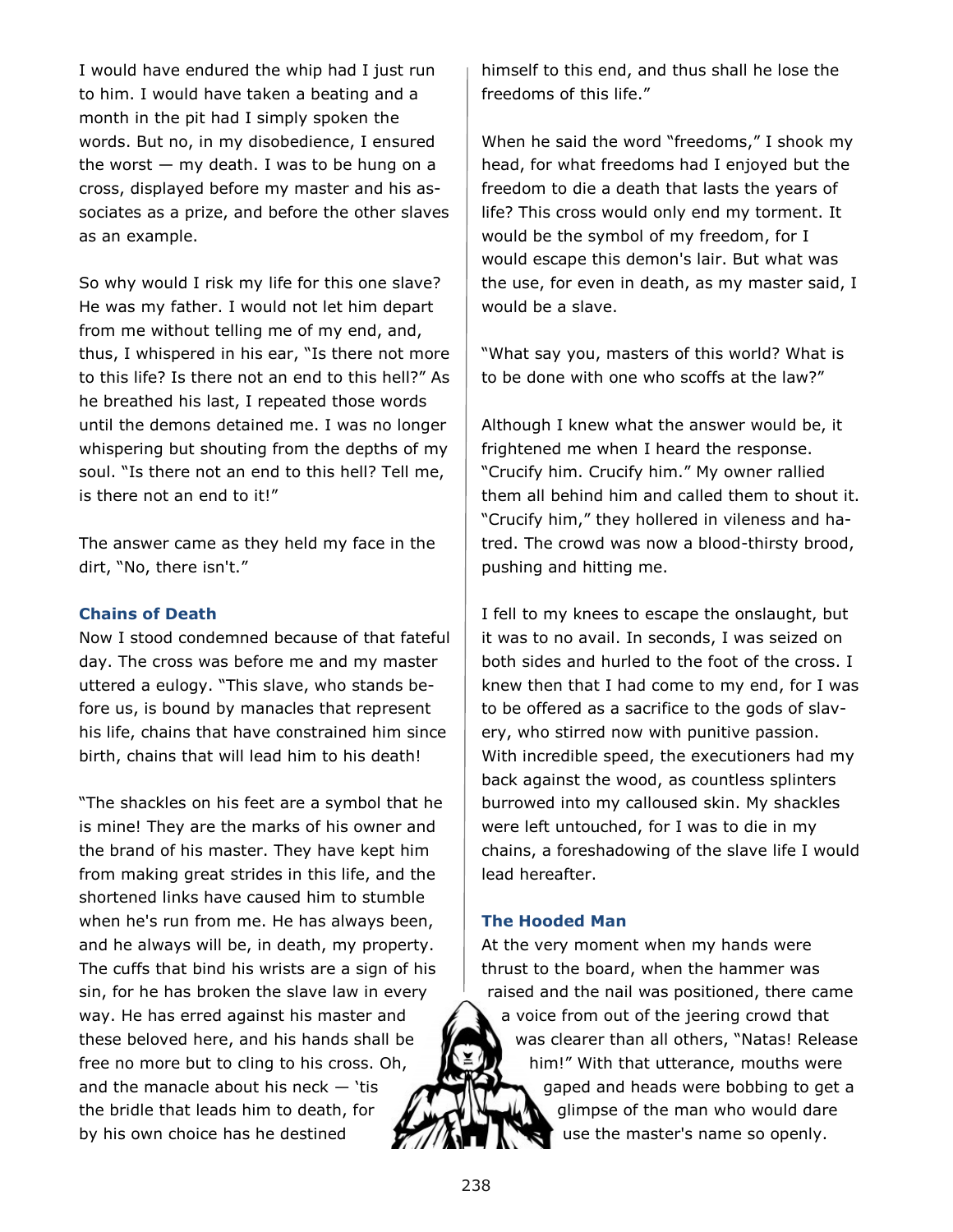My owner quickly left my side and pushed his way to the pedestal once more. Once above the pressing crowd, he could see it making way for a hooded figure. Then with a curled lip, the master said, "Who is this man that dares defy me? Let him come here and kneel."

The hooded man hurried not his walk nor offered any urgency in his step. His solemn stride seemed to unravel the master step by step.

"Who are you that dares interfere with this trial?" he said. "Hasten now to show yourself." The hooded man still made no concession to my owner, as if he were not impressed with his power in these parts. Finally, as the master was losing his patience, the man drew back his cloak and revealed his face. There was a collective gasp that was punctuated by that of the master of slaves. "You!"

The two men exchanged glares that told two tales. My owner seemed to stew in distant thought, as if reminiscing about some forgotten event, while his brow reflected the evil that boiled in his veins. The newcomer stood in confidence and even smirked, seemingly untouched by the fiendish ghouls around him. "You don't belong here," my master said. "What do you want?"

"You're right, Natas. I don't belong here, except for the cause of this man."

"What," exclaimed the bewildered master. "What interest have you in a condemned slave?"

"I heard your judgment of this man, Natas, and it was correct. This man does, in fact, belong to you. He has erred by the law, and he has chosen his own path to this death."

The stranger was interrupted. "So then, tell me, why have you come?"

"Because, Natas, you have no right to execute him." My master began to appear uncomfortable. He loosened his collar and cleared his throat. "And why don't you explain how I, the owner of this slave, have no right to end his service here."

In the pause of the next minute, the stranger turned to view the crowd, which had backed away from him as if he had the plague. His eyes pierced the hearts of each man and woman and found no benevolent thought, only cruel and wicked hearts. Then, his stare came to rest on me.

My mind quickly loosed its questions. What must he be thinking? What did he find in me? Nothing good, I thought, for I had never known life apart from the dregs of slavery. I am worthless, a lowly beggar, a condemned sinner!

But, in that brief interlude, I felt the stranger reach within and unlock the prison within me. I could not look away. I would not. The fear and desperation that had so long engrossed my heart was pealing away by the hope evident in him. I felt strangely changed, although I certainly looked the part of a slave about to die.

Suddenly, he turned back to the man who was once my owner. "Natas, you have no right to kill this man, and I'll tell you why." Beads of sweat began to surface on the brow of the man who claimed supremacy in this land. I had never seen him nervous before.

### **The Commutation Clause**

"In your haste to condemn this man by the law, Natas, you failed to mention the recently appointed clause. Shall I remind these bewitched to what I am referring?" The master of slaves said nothing but stared down his nose, silently threatening the courageous stranger. "Of course, I shall remind them."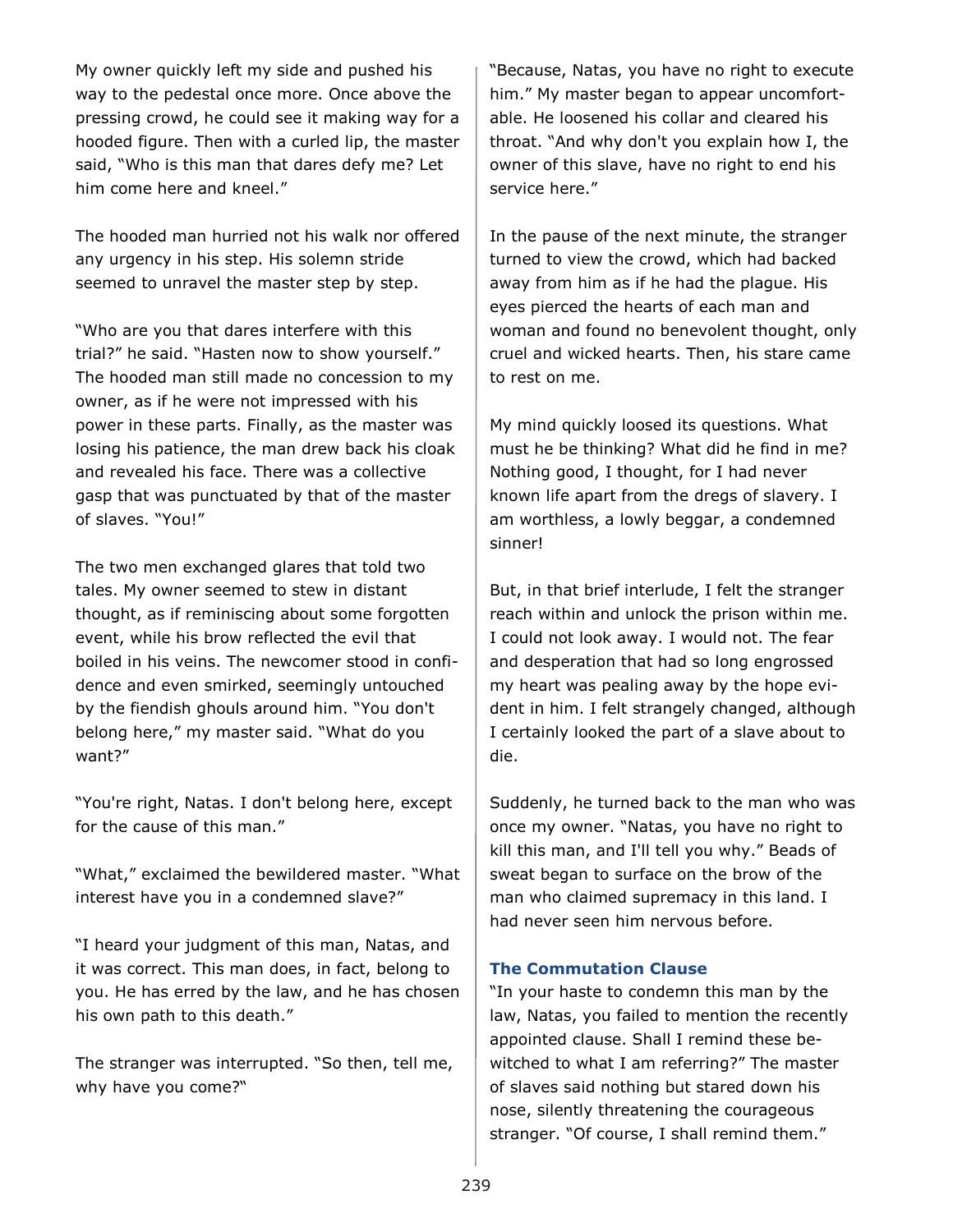The once hooded man turned again to the shaken crowd. He was gaining momentum with every word. "The addition to the law, of which I am referring, is known as the *commutation clause*. It states: 'There are no grounds for condemnation for those who belong to Me, for the new law of life in Me releases those that are Mine from the old slave law of sin which leads to death.' What this means is simply that no master or minion of this world can touch this man." He pointed to me and tears welled up in my eyes. The events unfolding were beyond my understanding.

A series of scenes from the next few moments still flood my mind, and all of them were stirred by the catalyst of the next statement, when the hooded man said, "I have chosen to exchange My life for his."

The master of slaves growled in disbelief and then grunted, "Very well, Christos, have it Your way. If You wish to die, then You shall. Seize Him!" In less than a blink, I was removed from the cross and replaced by this merciful Man.

## **Three Nails and a Hammer**

I was in such a state of gratitude and shock that my mind could not form words. I said nothing. I thought nothing. I could only fall to the ground and weep.

Three nails and a hammer were brought to bear, as the executioners stripped this Man of His cloak and strapped Him to the wood. In the midst of the struggle, His eyes were on me, yet I could not look on Him for my sobbing.

How could I let this Man die for me? What had I done to deserve this grace? Nothing. I could think of nothing. This Man was innocent and yet I was to live? No! I would not allow it. This would not be done!

Still on my knees and bound by my chains, I began to shout, but the maddened crowd snuffed every word. People were pressing me as they surrounded the cross. Each dastardly demon was thirsty for blood and voicing his hatred of the cursed clause. Still, despite the mayhem, I could see those eyes staring at me, undoing all of my personal horrors.

Every fiber of my being, every cell of my body impelled me to crawl to the cross and cling to this Man. I could not let Him die for me. As the first nail was readied and the hammer was raised, I shouted as loud as I could, "This is not right! I am the sinner! I must be punished!"

"No," He said. "You are forgiven." At the clang

of the hammer, He screamed in agony. The chains about my wrists were loosed. The slave master commanded me to release the Man on the cross, but no force on earth could remove me just then. I gripped Him more tightly.

"I have broken the law! My life must here be ended!"

He would not have it. "Your life has just begun," He said. Another ping of the hammer and the manacle about my neck dropped to the ground. Again, my slave master ordered me to desist and release the bloody Man, but I was not about to let Him go. This Man, who had so kindly taken my place, was now writhing in pain as the third and final nail was imminent.

"I am a slave!" I shouted. "Here is my master! He bids me what to do!"

"Not any more," He said. "You are free!" The shrill of the final shot of that evil mallet was deafening. As the hooded Man endured the blow, the shackles about my feet fell slack and so did my clamp on the cross.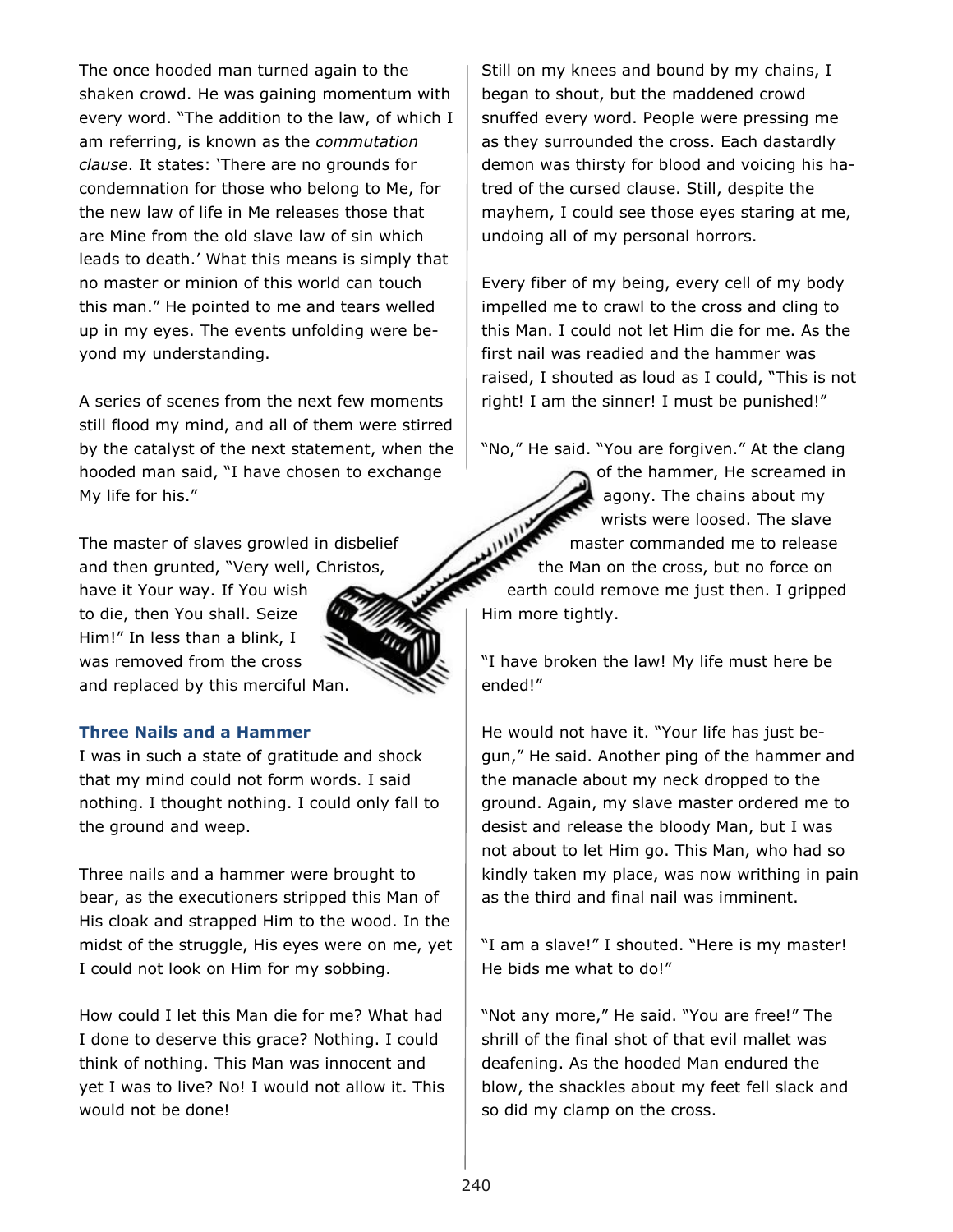## **A New Master**

Immediately, I was thrown at the feet of the ravenous crowd, back flat in the dust at the hooves of the howling wolves. The image I saw next was one I would never forget. Christos was suddenly raised on the cross, which was dropped into a readied hole.

What a devastating, traumatizing picture, a memory that is replayed in my mind in sluggish frames. Blood flowed from the wells of His veins and glistened in the sunlight. Three pallid spikes strained against sinew and bone, fusing together flesh and wood, but my Master was strong.

I could see His eyes and they were still fixed on me. His life was all but over. His breath all but gone, yet He uttered these words, "There *is* more to life. There *is* an end to this hell and it is Me."

As the breath of that final phrase escaped His bleeding mouth, He collapsed and spoke no more. He was dead.

I can't say that I recall much after that. I was so exhausted mentally and physically that I wavered in and out of consciousness. The once writhing mob dissolved quickly into peaceful waves, returning to their mundane sea of slave mastery. I did not move. My eyes were glued to the crucifix, the symbol of my recent liberty. My life under the slave law was now nailed before me. It was as dead as was the Savior who took my place, and I sat in the dust a free man.

After a lengthy review of those liberating scenes, I stood to my feet. My first impulse was to walk to the cross and look on the Man who paid my debt to death. I was overcome with emotion, and I could not help but to reach out and embrace His lifeless body.

"Thank You," I said softly. "I did not deserve this, and I don't know why You came for me, but I thank You."

#### **Life as a Freeman**

As I slowly released my Redeemer, I heard a voice in the wind, "I have set you free. Now, you are free indeed. Go and be a slave no more."

I stepped back and dried my tears, only to see that I was soaked in blood — marks from the sacred cross which stood now as a beacon of my hope.

As I turned to leave, I was startled by the master of slaves. He stood before me with hate in his eyes and revenge on his brow. I knew not what to say or what to do, so I stood in peace. Strangely, I was not afraid of him. The words of Christos echoed in my mind, "No master or minion of this world can touch those who belong to Me." But, the man in black was undaunted. He attempted to frighten me one last time.

As an act of ill-will, he dropped the bloody hammer at my feet and said these words in my ear, "You will always be a worthless slave."

He brushed my shoulder as he walked by, doing his best to intimidate me; but, it didn't work. He knew as well as I did that I was free from his power and that there was nothing he could do about it.

If anything, the slave master encouraged me in his malice, by giving me the very mallet that had crucified my Savior. For now I had a reminder of the price of my freedom, the penalty under which I was subject and the exchange of life that was offered in my place.

Yes, with this hammer I would never forget Christos and His act of love. I would never forget. I looked over my shoulder once more and gripped the gift in my hand. I would use it to tell others of the Man who died for me. Christos, the Savior of slaves, the Redeemer of the dead, the Release of captives, and the Way of life.